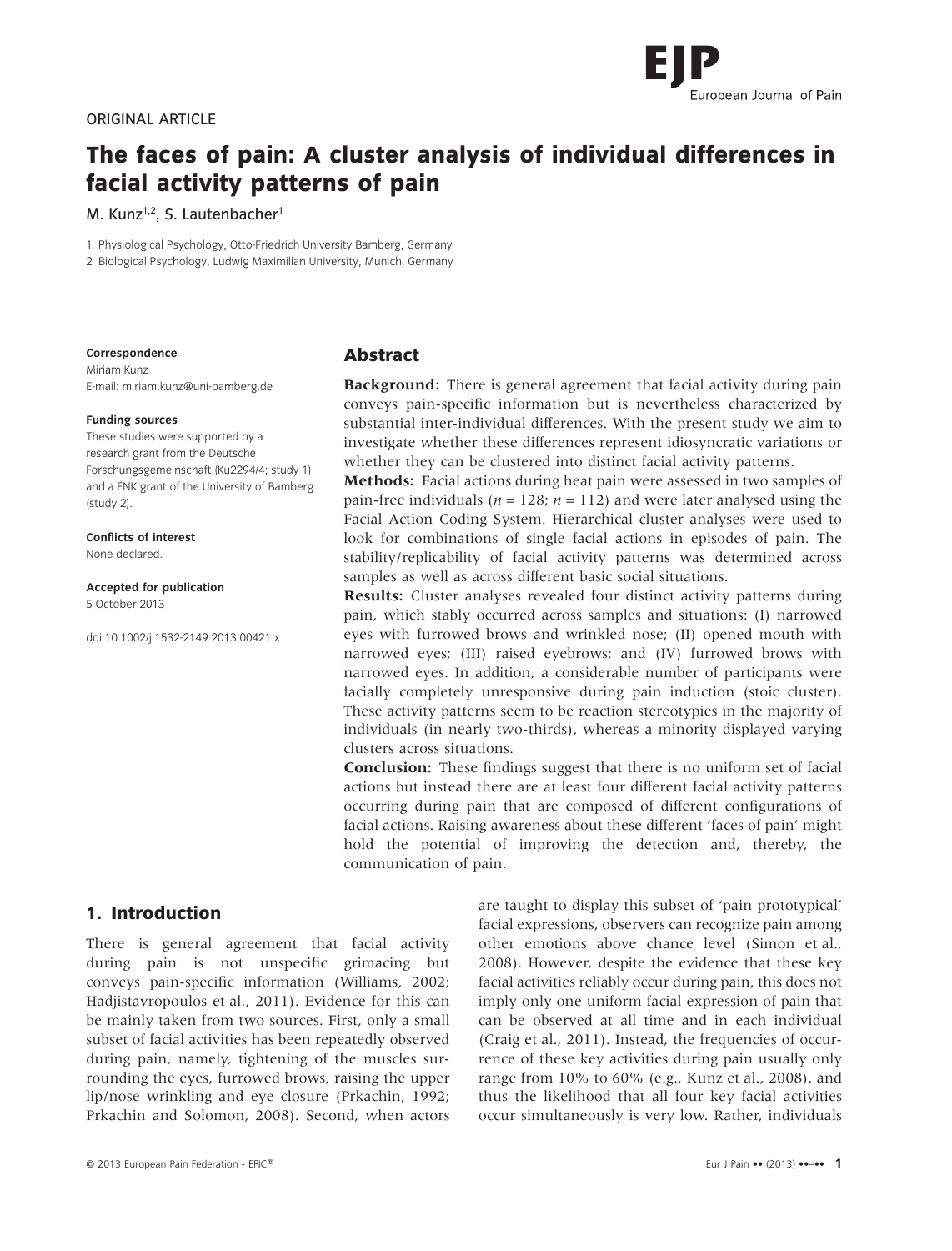#### **What's already known about this topic?**

- Facial pain expressions are not unspecific grimacing but convey pain-specific information.
- There are a limited number of key facial actions that are displayed reliably in the context of pain.
- Nevertheless, there are also great variations in facial expressions of pain, with individuals often displaying only parts of these key facial actions in different combinations.

### **What does this study add?**

- We could show that there are at least four different facial activity patterns occurring during pain that are composed of different configurations of facial actions (different faces of pain).
- These patterns occur across samples and across situations.
- Raising awareness about the different 'faces of pain' might hold the potential to improve pain assessment.

often display only parts of this subset, sometimes even blending it with a limited range of other facial activities (e.g., smiling; Hale and Hadjistavropoulos, 1997; Kunz et al., 2009).

These inter-individual variations suggest that there might be various 'faces of pain', and this variability might interfere with the accurate communication of pain. Indeed, several studies have demonstrated shortcomings of observers to accurately recognize and estimate pain through facial activity (e.g., Kappesser et al., 2006; Eritz and Hadjistavropoulos, 2011) and compared with almost all six basic emotions, the recognition accuracy for pain seems to be among the lowest (Kappesser and Williams, 2002; Simon et al., 2008). This is especially alarming given that the accurate decoding of facial pain activity informs the interaction and transaction between patient and caring person, and can hereby determine the success of pain management (Hadjistavropoulos et al., 2011). Thus, a better knowledge and awareness of 'different faces of pain' is urgently needed since it holds the potential to improve the accurate communication of pain. Although we are not the first ones acknowledging inter-individual variations, our aim was to increase our understanding of facial expressions by a systematic search for regular and stable patterns within the many variations in facial expressions of pain.

For that purpose, we used hierarchical cluster analyses to investigate whether variations in facial activity during pain can be clustered into distinct facial

activity patterns or simply represent idiosyncratic variations. If we indeed find stable cluster solutions, this would represent a promising approach to characterize types of inter-individual differences in facial activities during pain. We intend to derive the bestfitting cluster solution in one sample and verify its appropriateness in a second sample as a test on the *replicability of clusters across samples*. Furthermore, to test whether potential facial activity clusters represent stable reaction stereotypies, we also included different social situations to test the *situational stability of 'cluster membership'*. In sum, the present approach should allow for revealing the existence of facial activity patterns of pain, testing their stability of occurrence within and between individuals, and identifying potential individual determinants of cluster membership (e.g., sex and catastrophizing).

# **2. Materials and methods**

#### **2.1 Participants**

Sample 1 consisted of 128 subjects [64 men, 64 women;  $M = 39.87$  years; standard deviation  $(SD) = 13.59$ ; 64 heterosexual couples being in a relationship >6 months] who were recruited via advertisements in the local newspaper (Bamberg). Couples were selected to test participants in different social situations (alone, in the presence of the partner, in the presence of the experimenter) and, thus, to investigate whether facial expression clusters are replicable across different social situations. Furthermore, this allows for assessing how stable one individual shows the same type of facial encoding pattern across situations (stability of cluster membership). If individuals were facially completely nonexpressive in response to the noxious stimulation, we excluded them from the cluster analyses because of insufficient data for this type of analysis [given that a lack of expression ('0 values') cannot be clustered into a specific type of facial expression, besides being a lack of expression]. However, even though these individuals will not be directly entered into the cluster analyses, we will treat this group as an additional cluster in the Results section ('Stoic cluster') to stress the fact that individuals might be experiencing pain although they do not show any pain-related facial activity and that a 'stoic face' can also be an expression of pain. Sample 2 consisted of 112 students (54 men, 58 women;  $M = 22.93$  years; SD = 4.7) who were recruited via advertisements posted in the university buildings of the University of Bamberg. Again, we excluded those participants who were facially not expressive to our pain induction procedure from the cluster analysis but included them in the Results section as a 'stoic cluster'.

Exclusion criteria for both samples were current experience of acute or chronic pain, psychological and physical illnesses. Participants taking psychotropic drugs or analgesics were excluded from participation as well. These criteria led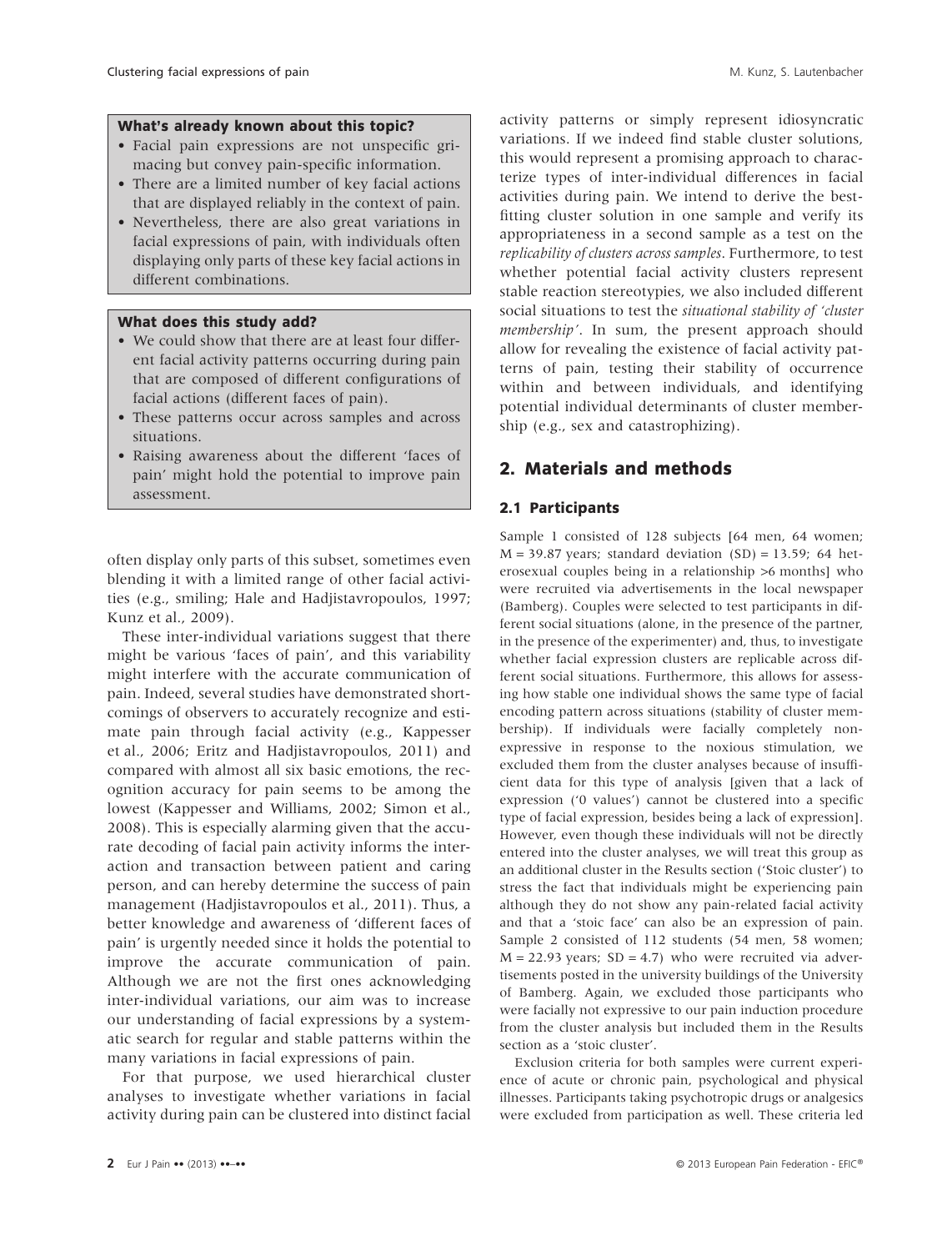to the exclusion of 8% of the participants who had shown interest in participating. All participants provided informed consent and received either course credit or monetary compensation. The study protocols were approved by the Ethics Committee of the University of Bamberg.

#### **2.2 Procedure**

We investigated facial activities elicited during painful heat stimulation in two different samples. We used two different samples in order to be able to compare facial encoding clusters between samples and, thus, test the cluster replicability across samples. The pain stimulation protocol was the same in both samples. The main procedural difference between samples was that sample 1 underwent three blocks of thermal stimulation (with 10 painful stimuli each), whereas sample 2 only underwent one block (of 10 painful stimuli). The three blocks in sample 1 were necessary to compare cluster solutions across different social situations within one sample. Accordingly, we used a within-subject design and tested participants once while they were alone in the room, once with the partner present and once with the experimenter present. Since we had found stable cluster solutions across situations in sample 1 (see Results section of the paper), we decided to test sample 2 in only one situational context (while being with the experimenter). The order of situations in sample 1 was randomized across subjects.

#### **2.2.1 Pain stimulation**

Pain stimulation protocols were exactly the same in both samples. Following a previous protocol that has been shown to successfully elicit facial expressions of pain (Kunz et al., 2011, 2012), pain was induced using a Peltier-based, computerized thermal stimulator (Medoc TSA-2001; Medoc Ltd, Ramat Yishai, Israel) with a  $3 \times 3$  cm<sup>2</sup> contact probe attached to the outer part of the left lower leg (midpoint between ankle and knee). To ensure that temperature intensities were perceived as painful but not too painful in all subjects (in order to prevent floor as well as ceiling effects), temperature intensities were tailored to the individual pain threshold. Thus, heat pain thresholds were determined first, using the method of adjustment. Subjects were asked to adjust a temperature starting from 38 °C, using heating and cooling buttons, until they obtained a level that was barely painful. A constant press of the buttons produced a heating or cooling rate of 0.5 °C/s. Following a familiarization trial, there were four trials and the average of these trials was used to constitute the threshold estimate.

Following the assessment of pain thresholds, phasic heat stimuli [5 s (plateau); rate of change: 4 °C/s; baseline temperature: 38 °C; inter-stimulus intervals of 10–15 s] were applied to the lower leg. Two different stimulus intensities were applied in a randomized order, namely, painful (+3 °C above the pain threshold) as well as non-painful (−1 °C below the pain threshold) intensities. The non-painful intensities were interspersed in order to reduce the chance of habituation or sensitization effects. We refrained from entering facial responses occurring during non-painful stimulation into the cluster analysis because half of the participants did not display any facial response during the non-painful stimulation. In each experimental block, participants received 10 painful and 10 non-painful stimuli in a random order. Given that sample 1 underwent three experimental blocks (namely, while being alone, while being with the experimenter and while being with the partner), we changed the site of stimulation between experimental blocks (moving the thermode 3–5 cm upwards or downwards, respectively) to also reduce the chance of local sensitization effects.

#### **2.2.2 Facial actions during pain**

The face of the participants in sample 1 and 2 was videotaped throughout the pain induction procedures. The camera was positioned in front of the subject (>1 m distance) and provided a full-face view (see Fig. 1). A light-emitting diode visible to the camera, but not to the subject, was lighted concurrently with the thermal stimuli to mark the onset of stimulation. To ensure that the face would always be upright and in a frontal view during stimulation, subjects were asked to look at the computer screen or at a picture in front of them throughout the thermal heat stimulation. Subjects were also instructed not to talk during thermal stimulation.

Facial expressions were coded from the video recordings using the Facial Action Coding System (FACS; Ekman and Friesen, 1987), which is based on anatomical analysis of facial movements and distinguishes 44 different action units (AUs) produced by single muscles or combinations of muscles. FACS coders identified the frequency and the intensity (5-point scale) of different AUs. Given the enormous amount of video data and the time-consuming FACS coding procedure, five FACS coders were needed to analyse the video material. Among them was a certified FACS coder (the author M.K.; qualified by passing an examination given by the developers of the system), who additionally FACS coded 5% of the video material from each coder to calculate interrater reliability [using the Ekman–Friesen formula (Ekman and Friesen, 1987); inter-rater reliability lay between 0.84 and 0.93]. A software designed for the analysis of observational data (the Observer Video-Pro; Noldus Information Technology, Wageningen, the Netherlands) was used to segment the videos and to enter the FACS codes into a time-related database. Given that each painful stimulus lasted for 5 s, we selected these time segments of 5 s (beginning just after stimulus had reached the target temperature) for scoring the facial response occurring during painful stimulation. In total, 10 painful segments (5 s each) per experimental block were analysed in each subject. As has been performed in most preceding studies on facial responses to pain (Prkachin, 1992; Kunz et al., 2004, 2007, 2008), we combined those AUs that represent similar facial movements (AU 1\_2, AU 6\_7, AU 9\_10 and AU 25\_26\_27).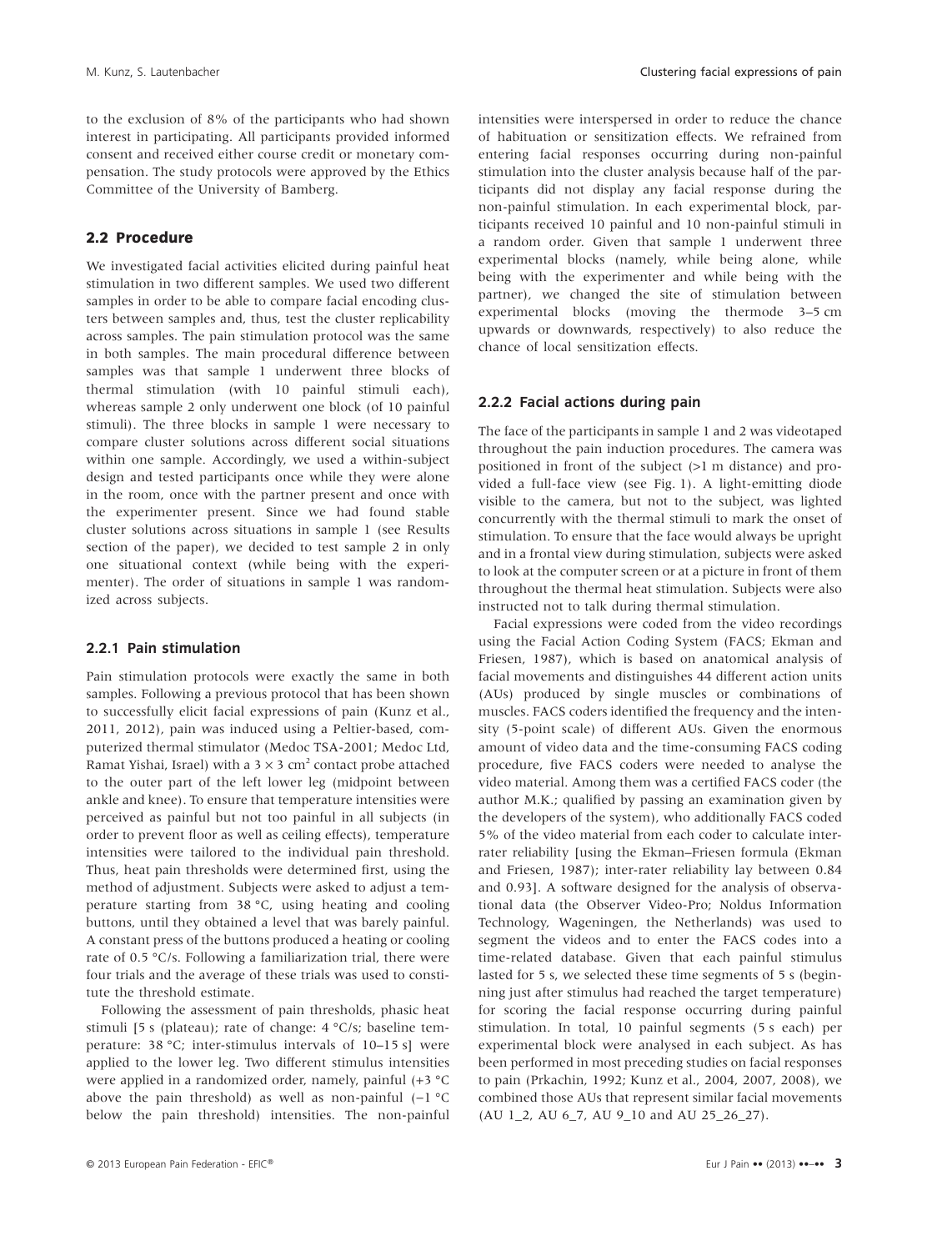

Figure 1 Examples of facial actions occurring during pain that belong to one of the four facial activity clusters as well as to the 'stoic cluster'. Examples are given separately for sample 1 (for all three social situations) and for sample 2.

To select AUs to be entered into the cluster analyses, we calculated how often each AU occurred during painful stimulation in sample 1 (separately for each of the three situations) and in sample 2. Only those AUs that occurred in at least 5% of the painful segments recorded are listed in Table 1 and were considered for further analyses. We decided to only include in the cluster analyses those AUs that occurred in more than 5% in both samples and in all three situations (these were eight Aus; see Table 1). However, before entering the selected eight AUs into the cluster analyses, AU values (product term: frequency × intensity) were *z* transformed within each participant in order to eliminate differences in the degree of facial expressiveness between participants. This was necessary because otherwise highly expressive individuals would contribute disproportionately to the formation of facial expression clusters. However, we were not interested in clusters merely reflecting different degrees of expressiveness (referring simply to the vigour and number of facial responses), but instead, in the extraction of

distinct facial activity patterns, which may be constant across a group of individuals regardless of whether being faintly or more strongly expressed. Individual differences in the degree of expressiveness were thus eliminated using *z* transformation within each participant.

#### **2.2.3 Self-report ratings**

After the application of each thermal pain stimulus, subjects always rated the intensity on a visual analogue scale (VAS). The scale was labelled with the verbal anchor 'faintly painful' in the centre so that all non-painful sensations were rated below 50 and all painful ones at 50 or above (subjects were instructed that the lower end meant no felt temperature and the upper end would indicate extremely strong pain).

#### **2.2.4 Pain catastrophizing**

In contrast to one of our previous studies (Kunz et al., 2008), others repeatedly have found significant associations between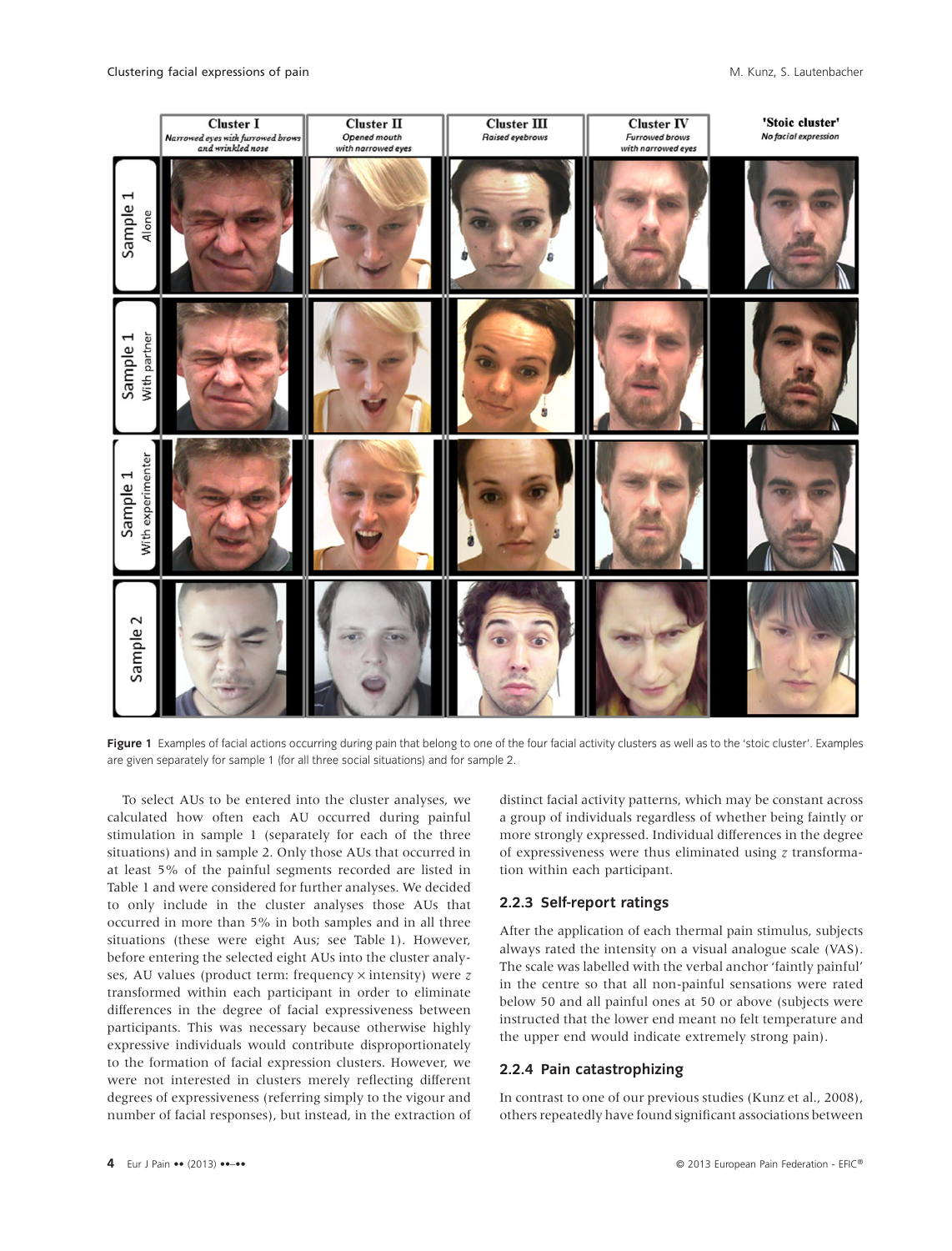|  |  |  | Table 1 Facial action units (AUs) with a critical frequency of occurrence of more than 5% in painful segments. |  |  |  |
|--|--|--|----------------------------------------------------------------------------------------------------------------|--|--|--|
|--|--|--|----------------------------------------------------------------------------------------------------------------|--|--|--|

|                          |                 |          | Frequency of occurrence (%) |                       |                          |
|--------------------------|-----------------|----------|-----------------------------|-----------------------|--------------------------|
|                          |                 | Sample 1 |                             |                       | Sample 2                 |
| Action unit              | Description     | Alone    | With the partner            | With the experimenter | With the experimenter    |
| $^a$ AU 1_2              | Raised eyebrows | 17.7     | 22.9                        | 15.1                  | 13.2                     |
| <sup>a</sup> AU 4        | Furrowed brows  | 37.7     | 43.5                        | 38.7                  | 29.8                     |
| $^a$ AU 6_7              | Narrowed eyes   | 57.1     | 69.3                        | 56.4                  | 57.0                     |
| <sup>a</sup> AU 9 10     | Wrinkled nose   | 31.0     | 32.6                        | 25.7                  | 12.0                     |
| AU 12                    | Smiling         | 9.9      | 15.9                        | -                     | 12.8                     |
| <sup>a</sup> AU 14       | Dimpler         | 14.4     | 13.2                        | 18.1                  | 11.0                     |
| <sup>a</sup> AU 17       | Chin raiser     | 6.4      | 9.7                         | 8.9                   | 7.6                      |
| <sup>a</sup> AU 18       | Lip pucker      | 10.5     | 8.9                         | 7.9                   | 5.5                      |
| AU 23                    | Tightened lips  | 7.3      | 6.5                         | 7.8                   | $\overline{\phantom{0}}$ |
| <sup>a</sup> AU 25 26 27 | Opened mouth    | 44.8     | 36.8                        | 34.5                  | 23.0                     |

Values are given separately for the three social situations in sample 1 and differently for samples 1 and 2.

a AUs selected for the cluster analyses.

pain catastrophizing and facial pain displays (Sullivan et al., 2006; Vervoort et al., 2011). We were interested to investigate whether pain catasrophizing might not only be related to the quantity of facial responses (or the degree of expressiveness) but also to the more qualitative aspects of facial responses to pain (what types of facial actions are displayed). We therefore included a German translation of the Pain Catastrophizing Scale (PCS; Sullivan et al., 1995; Huber et al., 2010) to analyse whether the trait 'catastrophizing' might help to explain cluster formation in facial encoding of pain. (We decided to use catastrophizing as trait rather than a state variable because we assume that facial encoding patterns of pain are also more trait characteristics.) The PCS was developed as a measure of catastrophic thinking related to pain. Participants are instructed to reflect on thoughts or feelings during the past painful experiences. The scale contains 13 items that are rated on a 5-point scale, with the endpoints 'not at all' and 'all the time'.

#### **2.3 Data analyses**

#### **2.3.1 Cluster analyses**

Following previous approaches and recommendations (Blashfield and Aldenderfer, 1988; Hair and Black, 2000; Rovniak et al., 2010), a two-step clustering procedure was used.

In the first step, hierarchical cluster analyses were performed using Ward's method (Ward, 1963) and squared Euclidean definition of distances to determine the number of cluster groups within each of the three situations in sample 1 and in sample 2 (resulting in four hierarchical cluster analyses). The clustering process starts with the same number of clusters as there are cases and reduces the number of clusters by step-wise combining those clusters whose combination results in a minimum increase of the total within-group sum of squares. If a point is reached where clusters are combined that are dissimilar, the within-

group sum of squares noticeably increases (as can be seen in the agglomeration schedule). The number of clusters prior to this rapid increase of the agglomeration coefficient is considered the natural grouping scheme (Hair and Black, 2000). To best determine the correct number of clusters, we inspected the rescaled distances as displayed in the hierarchical cluster dendrogram, examined the change in agglomeration coefficient and applied the Mojena stopping rule as a quantitative criteria to define a 'significant jump' in the agglomeration coefficient (Mojena, 1977; Milligan and Cooper, 1985).

In the second step, the cluster means (centroids), emerged from each hierarchical cluster analysis, were used as initial seed points in non-hierarchical, k-means cluster analyses as a method to verify the initial cluster solutions (Hair and Black, 2000). This was again carried out separately for each of the three situations in sample 1 and for the cluster analysis in sample 2.

### **2.3.2 Cluster replicability across samples/situations and cluster membership stability across situations**

In order to ensure that the found clusters do not only represent chance findings but instead represent stable facial encoding patterns of pain, we assessed the replicability and stability of the identified facial expression clusters both across different situations (with the experimenter, alone, with the partner; sample 1) and across different samples (samples 1 and 2).

### 2.3.2.1 Cluster replicability across samples and situations

To assess replicability of facial encoding clusters across samples, we compared cluster solutions of sample 1 with cluster solutions in sample 2 (in sample 1, we selected the situation when subjects were tested in the presence of the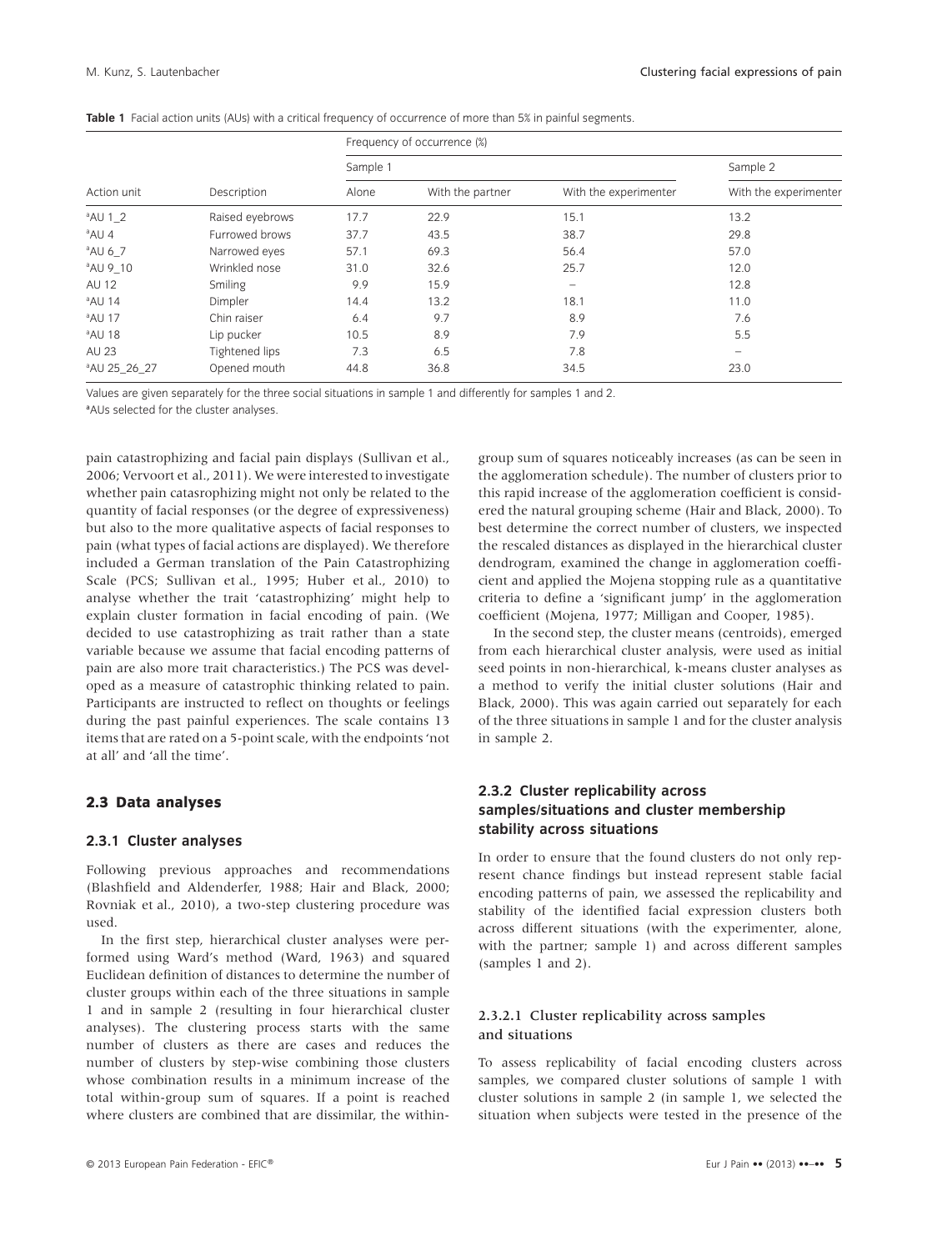experimenter, which was the situation common to both samples). We also compared cluster solutions between situations in sample 1 to test replicability across situations. Replicabitity was tested using McIntyre and Blashfield's (1980) nearest centroid cross-validation technique. This crossvalidation procedure uses the cluster solutions from one sample (e.g., sample 1) to classify another sample (e.g., sample 2). This is performed by assigning, for example, each person in sample 2 to one of the cluster centres of the first sample based on minimal distances to these centres, and vice versa (cross-validation). Thus, for each individual in each sample there are now two clustering solutions available (the original clusters and the nearest centroid-assigned clusters). We did the same for cluster solutions in different social situations in sample 1. The replication accuracy between cluster solutions was quantified using the kappa coefficient.

### 2.3.2.2 Stability of cluster membership between situations

In sample 1, we calculated cross tabulations and kappa statistics between cluster solutions in different situations (alone vs. being with the experimenter, alone vs. being with the partner, being with the partner vs. being with the experimenter) to investigate whether belonging to a certain facial expression cluster in one situation predicts the membership to a comparable cluster in another situation. This procedure allows determining the stability of cluster membership of each participant across situations.

# **2.3.3 Demographic and pain-processing characteristics in different facial expression clusters**

As a last step, we investigated whether the identified facial expression clusters might differ with regard to demographic characteristics (age, sex) or pain sensitivity (pain threshold, VAS ratings, PCS) using  $\chi^2$  tests (sex) as well as univariate (age, pain threshold, VAS ratings, PCS score) analyses of variance. Findings were considered to be statistically significant at  $\alpha$  < 0.05.

Statistical Package for the Social Sciences version 20 (IBM SPSS, Chicago, IL, USA) was used for all analyses.

# **3. Results**

The heat intensities used to elicit pain (these were adjusted to be  $+3$  °C above the individual's pain threshold) were comparable in both samples [sample 1: 49.3 °C (SD 1.2); sample 2: 49.0 °C (SD 1.4); *p* > 0.05 for sample differences]. Moreover, VAS pain intensity ratings (ranging from 0 to 100, with 50 indicating pain threshold) did also not differ between both samples or between the different situations in sample 1 {sample 1: alone [81.4 (SD 14.4)], with the partner

[81.0 (SD 13.4)], with the experimenter [80.8 (SD 14.1)]; sample 2: 78.2 [SD 15.3]; all *p*-values > 0.05 for sample and situation differences}. Consequently, we were able to elicit comparable moderate-to-strong pain experiences in both samples and across social situations.

### **3.1 Cluster analyses**

In all three hierarchical cluster analyses for sample 1 as well as in the hierarchical cluster analysis for sample 2, the dendrogram, the agglomeration coefficient and the Mojena stopping rule showed that a four-cluster solution was always the most appropriate solution to cluster facial activity during pain into different encoding patterns. The corresponding cluster means of different AUs are shown in Table 2 for sample 1 and for sample 2. In a second step, we verified these initial cluster solutions by using the centroid values of the hierarchical cluster analyses as initial seed points in non-hierarchical, k-means cluster analyses and found the results to be very similar to those of the hierarchical analyses (≥95% of the participants obtained samegroup membership).

In addition to these four clusters, we also included the group of non-expressive individuals in Table 2 as an additional cluster and labelled it stoic cluster.

#### **3.1.1 Facial expression clusters**

When visually inspecting cluster solutions found in sample 1 for different situations as well as for sample 2, it becomes evident that very similar facial expression clusters were found across situations and across samples (see Table 2 and Fig. 1).

#### 3.1.1.1 Cluster I

As can be seen in Table 2, the first cluster scored highest on AU 6\_7 (contraction of the muscles surrounding the eyes) with a slighter co-activation of AU 4 (contraction of the eyebrows) and (in sample 1) of AU 9\_10 (upper lip raise/nose wrinkle). This cluster was labelled as 'narrowed eyes with furrowed brows and wrinkled nose'. To better illustrate this facial activity pattern, photos are displayed in Fig. 1 (left column). This facial activity pattern was displayed by 46% of subjects in sample 2 and by 37–53% of subjects in sample 1 (depending on the social situation) and proved to be the most frequently occurring facial activity pattern during pain in both samples.

#### 3.1.1.2 Cluster II

As can be seen in Table 2, the second cluster scored highest on AU 25\_26\_27 (mouth opening) with a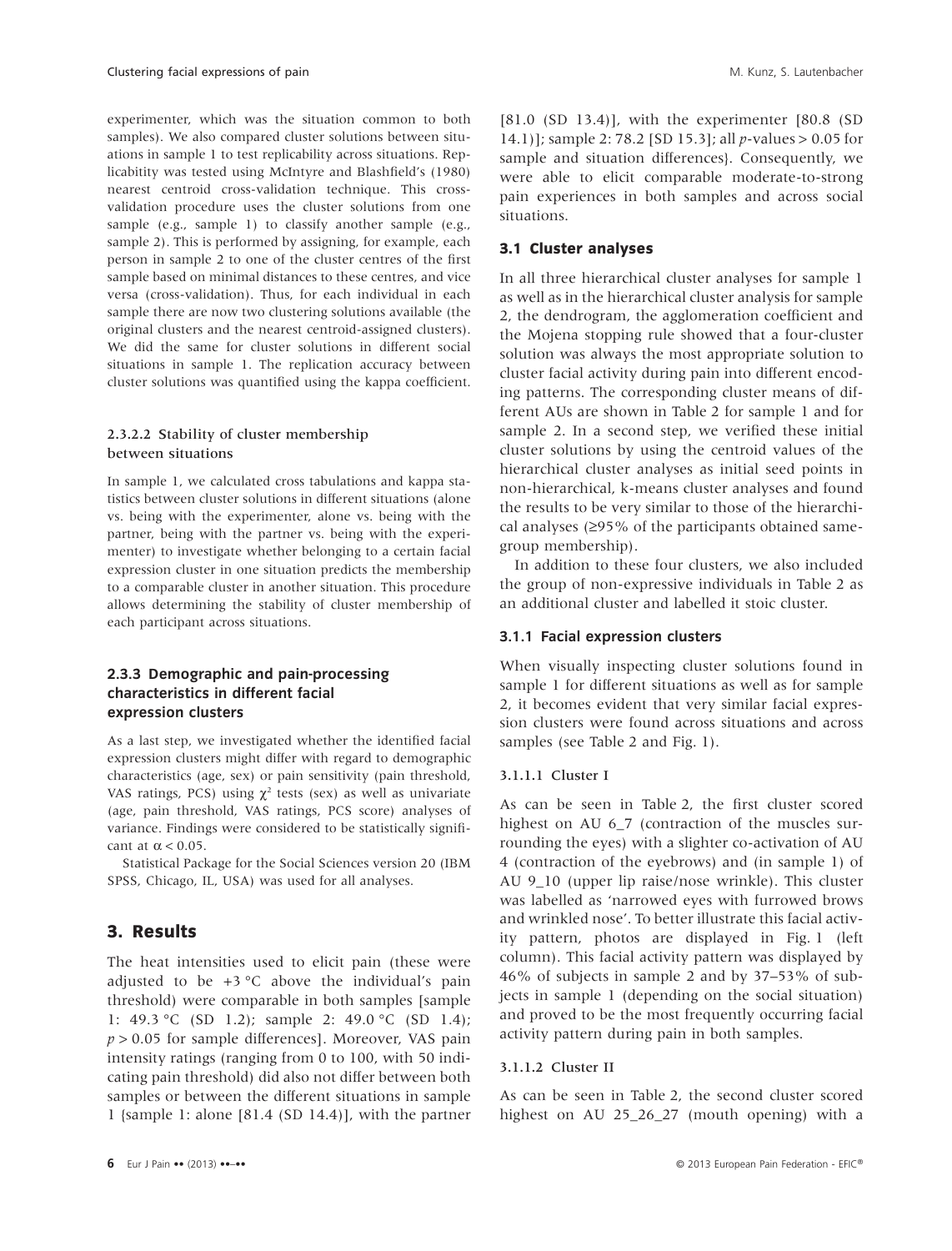| 5<br>j<br>ł<br>1<br>j                     |
|-------------------------------------------|
| l<br>ׇ֦֘֡֝<br>١<br>֕<br>ł<br>ׇ֘֒<br>j     |
| l<br>Ξ<br>S                               |
| ļ<br>I<br>١<br>j<br>j                     |
| ī<br>ì<br>ī<br>5<br>ī<br>Ś<br>j           |
| a<br>T<br>١<br>cala<br>j                  |
| 5<br>ļ<br>ś                               |
| ï<br>j<br>č<br>Ş<br>١                     |
| i<br>֠<br>5<br>֕<br>J                     |
| ۴Ď,                                       |
| ă<br>ÿ<br>₹<br>ţ                          |
| j<br>ſ<br>Ĩ<br>j                          |
| $\subseteq$<br>'n<br>۱                    |
| ₹<br>i                                    |
| -na<br>ă<br>ŭ                             |
| three                                     |
| ı.<br>Š                                   |
| ś<br>J<br>Ó                               |
| $v$ at $\alpha$<br>5<br>Ï                 |
| ř<br>5<br>å<br>ì<br>i<br>١<br>Ś<br>J<br>j |
| 1                                         |
| sample                                    |
| ï                                         |
| ΰ<br>ţ<br>profile<br>i                    |
| ster                                      |
| ě<br>ŧ<br>j                               |
| Ì<br>j                                    |
| ł<br>J                                    |
| I<br>i<br>I                               |
| I<br>Į                                    |
| Ì<br>١<br>ī<br>Ó<br>ī<br>ŀ                |

|           | Table 2 Facial expression cluster profiles for sample 1 (separately for the three social situations) and sample 2 across the selected action units (z-scores) |                    |                                                                                                                                                                                                                                                                                                                                                                           |                  |                                                                     |                     |                          |                                          |                               |                              |                                                                                                             |                                                       |
|-----------|---------------------------------------------------------------------------------------------------------------------------------------------------------------|--------------------|---------------------------------------------------------------------------------------------------------------------------------------------------------------------------------------------------------------------------------------------------------------------------------------------------------------------------------------------------------------------------|------------------|---------------------------------------------------------------------|---------------------|--------------------------|------------------------------------------|-------------------------------|------------------------------|-------------------------------------------------------------------------------------------------------------|-------------------------------------------------------|
|           |                                                                                                                                                               |                    |                                                                                                                                                                                                                                                                                                                                                                           |                  |                                                                     |                     |                          |                                          |                               |                              | Occurrence frequency                                                                                        |                                                       |
|           |                                                                                                                                                               |                    | AU $1_{-2}$<br>Raised                                                                                                                                                                                                                                                                                                                                                     | Furrowed<br>AU 4 | Narrowed<br>AU 6_7                                                  | Wrinkled<br>AU 9_10 | AU 14                    | AU 17<br>Chin                            | AU 18<br>$\frac{a}{b}$        | AU 25_26_27<br>Opened        | of each cluster                                                                                             |                                                       |
|           | Situation                                                                                                                                                     | Cluster            | eyebrows                                                                                                                                                                                                                                                                                                                                                                  | brows            | eyes                                                                | nose                | Dimpler                  | raiser                                   | pucker                        | mouth                        | $\overline{z}$                                                                                              | $\geqslant$                                           |
| Sample 1  | Alone                                                                                                                                                         |                    | $-0.54$                                                                                                                                                                                                                                                                                                                                                                   |                  | 1.89                                                                | 0.20                | $-0.51$                  |                                          |                               |                              |                                                                                                             |                                                       |
|           |                                                                                                                                                               |                    | $-0.58$                                                                                                                                                                                                                                                                                                                                                                   |                  | 0.27                                                                | $-0.27$             |                          | $-0.38$                                  | $-0.56$<br>$-0.50$            |                              |                                                                                                             |                                                       |
|           |                                                                                                                                                               | $= \equiv \geq$    | 1.82                                                                                                                                                                                                                                                                                                                                                                      |                  |                                                                     |                     | $-0.22$                  | $-0.60$                                  |                               | $9.758$<br>$9.759$<br>$9.79$ |                                                                                                             |                                                       |
|           | Stoic cluster                                                                                                                                                 |                    | $-0.56$<br>$\circ$                                                                                                                                                                                                                                                                                                                                                        |                  | $0.28$<br>$0.20$<br>$0.71$                                          | $-0.50$<br>$\circ$  | 0.68                     | $-0.47$                                  |                               |                              | 382232252335235                                                                                             | 83 23 23 24 25 26 26 26 26 26 26 27 28 29 29 29 20 20 |
|           | With the partner                                                                                                                                              |                    | $-0.41$                                                                                                                                                                                                                                                                                                                                                                   |                  |                                                                     | 0.17                | $-0.56$                  |                                          |                               | $\frac{1}{2}$                |                                                                                                             |                                                       |
|           |                                                                                                                                                               | $=$                | $-0.59$                                                                                                                                                                                                                                                                                                                                                                   |                  |                                                                     |                     |                          |                                          |                               |                              |                                                                                                             |                                                       |
|           |                                                                                                                                                               | $\equiv$ $\geq$    | 1.69                                                                                                                                                                                                                                                                                                                                                                      |                  | $0.30$<br>$-0.23$                                                   | $-0.33$<br>$-0.26$  |                          |                                          |                               | $-0.20$                      |                                                                                                             |                                                       |
|           |                                                                                                                                                               |                    | $-0.48$                                                                                                                                                                                                                                                                                                                                                                   |                  | $0.21$<br>$0.02$                                                    | $-0.38$<br>$0.20$   |                          | $-0.51$<br>$-0.54$<br>$-0.51$<br>$-0.51$ |                               |                              |                                                                                                             |                                                       |
|           | Stoic cluster                                                                                                                                                 |                    | $\circ$                                                                                                                                                                                                                                                                                                                                                                   |                  |                                                                     |                     |                          |                                          |                               |                              |                                                                                                             |                                                       |
|           | With the                                                                                                                                                      |                    | $-0.60$                                                                                                                                                                                                                                                                                                                                                                   |                  |                                                                     |                     |                          |                                          |                               |                              |                                                                                                             |                                                       |
|           | experimenter                                                                                                                                                  | $= \equiv \geq$    | $-0.61$<br>0.78                                                                                                                                                                                                                                                                                                                                                           |                  | $-0.34$                                                             | $-0.46$             | $-0.18$<br>0.55          |                                          |                               |                              |                                                                                                             |                                                       |
|           |                                                                                                                                                               |                    |                                                                                                                                                                                                                                                                                                                                                                           |                  |                                                                     | $-0.51$             |                          |                                          |                               |                              |                                                                                                             |                                                       |
|           | Stoic cluster                                                                                                                                                 |                    | $-0.47$<br>$\circ$                                                                                                                                                                                                                                                                                                                                                        |                  | $0.23$<br>$0.20$                                                    | 0.02<br>$\circ$     | $-0.08$<br>$-0.37$       | $rac{49}{9}$                             |                               |                              |                                                                                                             |                                                       |
| Sample 2  | With the                                                                                                                                                      |                    | $-0.32$                                                                                                                                                                                                                                                                                                                                                                   |                  |                                                                     | $-0.26$             |                          |                                          |                               |                              |                                                                                                             |                                                       |
|           |                                                                                                                                                               |                    | $-0.46$                                                                                                                                                                                                                                                                                                                                                                   |                  | 0.62                                                                | $-0.44$             | 0.08                     | $-0.42$                                  | $-0.66$                       |                              |                                                                                                             |                                                       |
|           | experimenter                                                                                                                                                  |                    |                                                                                                                                                                                                                                                                                                                                                                           | $-0.24$          | $-0.19$                                                             | $-0.58$             | $-0.19$                  |                                          |                               |                              |                                                                                                             |                                                       |
|           |                                                                                                                                                               | $= \equiv \geq$    | 1.82                                                                                                                                                                                                                                                                                                                                                                      |                  |                                                                     |                     |                          | $-9.43$                                  | $-0.49$<br>$-0.53$            | $-9.32$<br>$-9.9$            | $\begin{array}{ccccccccc}\n4 & 5 & 5 & 5 & 5\n\end{array}$                                                  |                                                       |
|           | Stoic cluster                                                                                                                                                 |                    | $\circ$                                                                                                                                                                                                                                                                                                                                                                   | 2.02             | 0.66                                                                | $-0.48$             | $rac{41}{9}$             |                                          |                               |                              |                                                                                                             |                                                       |
| Table 3   | Demographic (sex, age) and pain sensitivity (pain 1                                                                                                           |                    |                                                                                                                                                                                                                                                                                                                                                                           |                  | threshold, VAS ratings, PCS score) characteristics for each cluster |                     |                          |                                          |                               |                              |                                                                                                             |                                                       |
|           |                                                                                                                                                               | Cluster            | Sex                                                                                                                                                                                                                                                                                                                                                                       |                  | Age                                                                 |                     | Pain threshold           |                                          | VAS pain ratings<br>Mean (SD) |                              | PCS score                                                                                                   |                                                       |
| Situation |                                                                                                                                                               |                    | Men : women                                                                                                                                                                                                                                                                                                                                                               | p                | Mean (SD)                                                           | p                   | Mean (SD)                | Q                                        |                               | $\sigma$                     | Mean (SD)                                                                                                   | p                                                     |
| Sample 1  | Alone                                                                                                                                                         |                    | 16:20                                                                                                                                                                                                                                                                                                                                                                     | 0.395            | 39.4 (15.0)                                                         | 0.756               | 46.5 (1.2)<br>46.1 (1.2) | 0.615                                    | 80.3 (12.2)                   | 0.320                        | (7.8)<br>14.3                                                                                               | 0.364                                                 |
|           |                                                                                                                                                               |                    | 12:1                                                                                                                                                                                                                                                                                                                                                                      |                  | 42.6 (13.3)                                                         |                     |                          |                                          | 83.8 (11.7)                   |                              | 14.3(7.1)                                                                                                   |                                                       |
|           |                                                                                                                                                               | Ξ                  |                                                                                                                                                                                                                                                                                                                                                                           |                  | 39.2 (14.4)                                                         |                     | 46.4(1.3)                |                                          | 77.4(13.4)                    |                              | 14.5(6.8)                                                                                                   |                                                       |
|           |                                                                                                                                                               | $\geq$             | $\begin{array}{r} 12:16 \\ 9:9 \\ 9:7 \\ 18:12 \\ 24:28 \\ \hline 8:10 \\ \hline \end{array}$                                                                                                                                                                                                                                                                             |                  | 41.7(13.5)                                                          |                     | 46.3(1.1)                |                                          | 84.5 (12.7)                   |                              | (8.5)<br>16.5                                                                                               |                                                       |
|           |                                                                                                                                                               | 'Stoic'            |                                                                                                                                                                                                                                                                                                                                                                           |                  | 38.3 (12.0)                                                         |                     | 46.5(1.3)                |                                          | 82.5(11.4)                    |                              | (6.8)<br>12.0                                                                                               |                                                       |
|           | With the partner                                                                                                                                              |                    |                                                                                                                                                                                                                                                                                                                                                                           | 0.486            | 40.1 (14.9)                                                         | 0.875               | 46.5(1.1)                | 0.105                                    | 82.7 (12.2)                   | 0.386                        | (6.9)<br>14.8                                                                                               | 0.284                                                 |
|           |                                                                                                                                                               |                    | တ္                                                                                                                                                                                                                                                                                                                                                                        |                  | 42.5 (14.6)<br>40.7 (14.2)                                          |                     | 45.8(1.3)<br>46.5(1.1)   |                                          | 78.5(11.5)<br>76.0 (18.0)     |                              |                                                                                                             |                                                       |
|           |                                                                                                                                                               | $\geq$<br>$\equiv$ | トト                                                                                                                                                                                                                                                                                                                                                                        |                  | 40.8 (10.8)                                                         |                     |                          |                                          | 82.3 (13.4)                   |                              |                                                                                                             |                                                       |
|           |                                                                                                                                                               | 'Stoic'            | $\begin{array}{r} \text{7:6} \\ \text{18:12} \\ \text{19:23} \\ \text{10:13} \\ \text{11:24} \\ \text{12:35} \\ \text{13:36} \\ \text{14:37} \\ \text{15:38} \\ \text{16:32} \\ \text{17:33} \\ \text{18:33} \\ \text{19:33} \\ \text{10:33} \\ \text{11:33} \\ \text{12:34} \\ \text{13:34} \\ \text{14:35} \\ \text{15:36} \\ \text{16:37} \\ \text{17:38} \\ \text{18$ |                  | 38.3 (12.0)                                                         |                     | 46.0 (1.2)<br>46.5 (1.3) |                                          | 81.0 (12.0)                   |                              | $\begin{array}{c} 16.4 & (6.9) \\ 13.1 & (6.5) \\ 13.7 & (7.5) \\ 12.0 & (6.8) \\ 14.6 & (8.0) \end{array}$ |                                                       |
|           | With the experimenter                                                                                                                                         |                    |                                                                                                                                                                                                                                                                                                                                                                           | 0.230            | 39.2 (14.9)                                                         | 0.523               | 46.4 (1.1)               | 0.851                                    | 82.4 (11.3)                   | 0.446                        |                                                                                                             | 0.448                                                 |
|           |                                                                                                                                                               |                    |                                                                                                                                                                                                                                                                                                                                                                           |                  | 41.2(13.6)                                                          |                     | 46.1 (1.1)               |                                          | 84.8 (9.5)                    |                              | (6.2)<br>15.6                                                                                               |                                                       |
|           |                                                                                                                                                               | $\equiv$           |                                                                                                                                                                                                                                                                                                                                                                           |                  | 39.2 (14.2)                                                         |                     | 46.2(1.3)                |                                          | 78.8 (15.8)                   |                              | $15.0 (7.7)$<br>$13.8 (7.3)$                                                                                |                                                       |
|           |                                                                                                                                                               | $\geq$             |                                                                                                                                                                                                                                                                                                                                                                           |                  | 44.6 (12.4)                                                         |                     | 46.5(1.4)                |                                          | 79.2 (15.8)                   |                              |                                                                                                             |                                                       |
|           |                                                                                                                                                               | 'Stoic'            |                                                                                                                                                                                                                                                                                                                                                                           |                  | 38.3 (12.0)                                                         |                     | 46.5(1.3)                |                                          | 79.4 (11.8)                   |                              | (6.8)<br>12.0                                                                                               |                                                       |
| Sample 2  | With the experimenter                                                                                                                                         |                    |                                                                                                                                                                                                                                                                                                                                                                           | 0.697            | 23.2(5.3)                                                           | 0.408               | 46.1 (1.5)<br>46.0 (1.3) | 0.828                                    | 77.0 (16.9)                   | 0.186                        | $(7.3)$<br>$(5.5)$<br>18.1                                                                                  | 0.361                                                 |
|           |                                                                                                                                                               |                    |                                                                                                                                                                                                                                                                                                                                                                           |                  | (6.2)<br>23.0                                                       |                     |                          |                                          | 80.4 (10.2)                   |                              | 20.5                                                                                                        |                                                       |
|           |                                                                                                                                                               | $\equiv$           |                                                                                                                                                                                                                                                                                                                                                                           |                  | 23.8(3.9)                                                           |                     | 45.9 (1.9)               |                                          | 75.4(15.1)                    |                              | (7.7)<br>15.9                                                                                               |                                                       |
|           |                                                                                                                                                               | 'Stoic'<br>$\geq$  | 8:11<br>$\overline{a}$                                                                                                                                                                                                                                                                                                                                                    |                  | $21.0 (2.1)$<br>$23.5 (3.3)$                                        |                     | 46.0(1.1)<br>45.6 (1.1)  |                                          | 78.7 (15.0)<br>69.9 (8.3)     |                              | $18.3(8.8)$<br>15.9 (7.7)                                                                                   |                                                       |
|           |                                                                                                                                                               |                    |                                                                                                                                                                                                                                                                                                                                                                           |                  |                                                                     |                     |                          |                                          |                               |                              |                                                                                                             |                                                       |

M. Kunz, S. Lautenbacher Clustering facial expressions of pain

*p*-values indicate differences between clusters. Values are given separately for sample 1 (for all three situations) and sample 2. PCS, Pain Catastrophizing Scale; SD, standard deviation; VAS, visual analogue scale.

p-values indicate differences between clusters. Values are given separately for sample 1 (for all three situations) and sample 2. PCS, Pain Catastrophizing Scale; SD, standard deviation; VAS, visual analogue scale.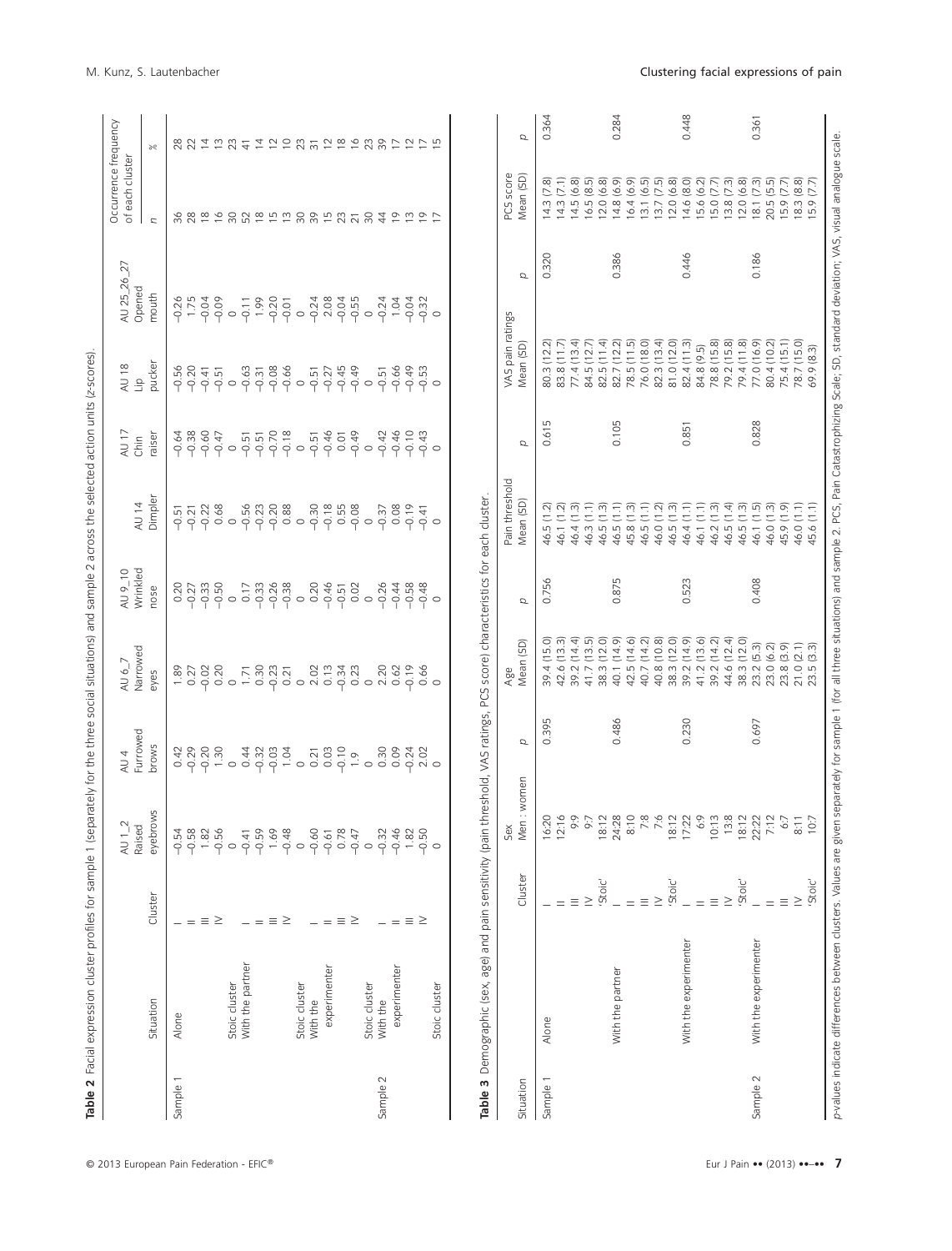slighter co-activation of AU 6\_7 (contraction of the muscles surrounding the eyes). This cluster was labelled as 'opened mouth with narrowed eyes'. To better illustrate this facial activity pattern, photos are displayed in Fig. 1. This facial encoding pattern was displayed by 20% of subjects in sample 2 and by a comparable percentage of 15–29% in sample 1 (depending on the social situation).

### 3.1.1.3 Cluster III

As can be seen in Table 2, the third cluster scored highest on AU 1\_2 (lifting the eyebrows) and was only found in one analysis (sample 1, with the experimenter) accompanied by AU 14 (dimpler). Given that in three out of four analyses, this cluster was solely composed of AU1\_2; this cluster was simply labelled as 'raised eyebrows'. To better illustrate this facial activity pattern, photos are displayed in Fig. 1. This facial encoding pattern was displayed by 14% of subjects in sample 2 and by 16–24% of subjects in sample 1 (depending on the social situation).

### 3.1.1.4 Cluster IV

As can be seen in Table 2, the fourth cluster scored highest on AU 4 (contraction of the eyebrows) with a slighter co-activation of AU 6\_7 (contraction of the muscles surrounding the eyes). In two out of four analyses, this cluster also showed a co-activation of AU 14 (dimpler). However, given that this coactivation only occurred in two of the analyses, we refrained from including it in the labelling. Thus, this cluster was labelled as 'furrowed brows with narrowed eyes'. To better illustrate this facial activity pattern, photos are displayed in Fig. 1. This facial encoding pattern was displayed by 20% of subjects in sample 2 and by a comparable percentage of 13–21% in sample 1 (depending on the social situation).

#### 3.1.1.5 Stoic cluster

As can be seen in Table 2, a considerable number of participants (23% in sample 1 and 15% in sample 2) did not show any facial responses during pain stimulation.

# **3.2 Cluster replicability and cluster membership stability**

#### **3.2.1 Replicability across samples**

Comparing the original cluster assignments for the participants in sample 1 (while being tested with the

experimenter) with their nearest centroid classification using the cluster centres of sample 2 resulted into an impressive overall agreement of 84% and a kappa value of  $\kappa = 0.80$  (*t* = 13.3;  $p \le 0.001$ ). Similarly, comparing the original cluster assignments for the participants in sample 2 with their nearest centroid classification using the cluster centres of sample 1 (while being tested with the experimenter) resulted into an impressive overall agreement of 87% and a kappa value of  $\kappa = 0.82$  ( $t = 13.4$ ;  $p \le 0.001$ ). Given that for the interpretation of the κ-value, a value of 0.8 or higher indicates a very good agreement (Altman, 1991); the cross-validation procedures revealed high agreements and high replicability of facial activity clusters across the two samples.

# **3.2.2 Replicability across situations**

Given that participants in sample 1 were tested in three situations, we could test the cluster replicability also across situations in the same sample. As cluster centres, we used the cluster classifications from the situation when participants were tested with the experimenter (to make it comparable with the replicability analyses across samples). Comparing the original cluster assignments for the *alone* situations with their nearest centroid classification using the cluster centres of the *with the experimenter* situation resulted into an impressive overall agreement of 88% and a kappa value of  $\kappa = 0.83$  (*t* = 13.8; *p*  $\leq$  0.001). Similarly, comparing the original cluster assignments for the *partner* situation to their nearest centroid classification using the cluster centres of the with the experimenter situation again resulted into an impressive overall agreement of 83% and a kappa value of  $\kappa = 0.80$  ( $t = 12.9$ ;  $p \le 0.001$ ). Thus, the cross-validation procedures revealed high agreements and high replicability of facial activity clusters also across different social situations.

# **3.2.3 Cluster membership stability across situations**

In addition to comparing the replicability of cluster solutions across situations, we also wanted to assess whether participants of sample 1 remained in the same facial activity cluster across situations or in other words how stable an individual displays a certain facial activity pattern across situations (cluster membership stability). Kappa statistics revealed significant cluster membership stability across situations (*alone vs. with the partner*: κ = 0.433, *t* = 6.73, *p* ≤ 0.001; *alone vs. with the experimenter*:  $κ = 0.456$ ,  $t = 7.85$ ,  $p \le 0.001$ ; with the *experimenter vs. with the partner:*  $\kappa = 0.414$ ,  $t = 6.43$ ,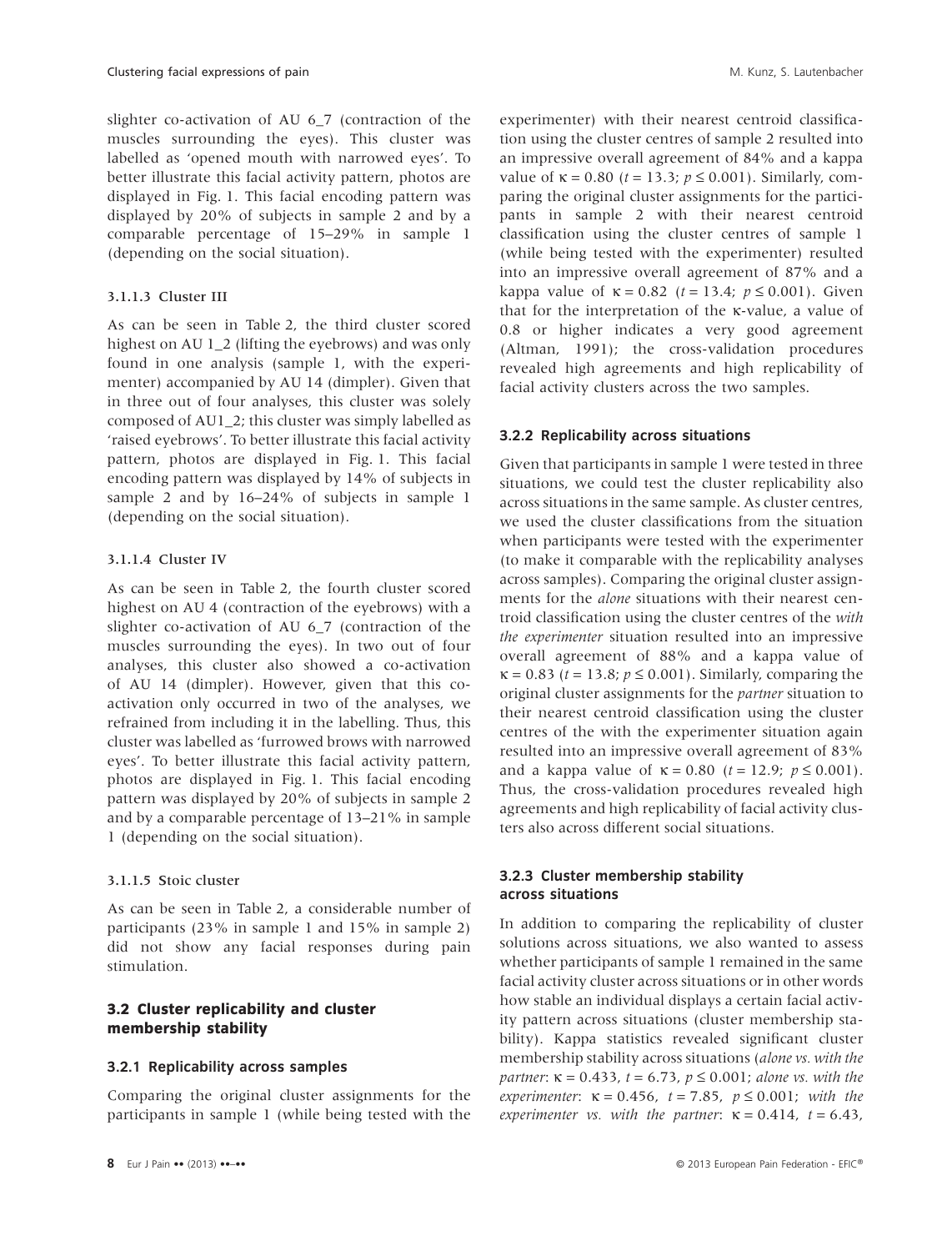$p \leq 0.001$ ). However, given that  $\kappa$ -values were around 0.4, the agreement can only be interpreted as moderate. Likewise, when considering the cross tabulations, it becomes evident that the majority of participants did indeed show the same type of facial activity patterns across situations, but nevertheless, 34–38% of the participants also changed cluster membership between situations. These changes in cluster membership between situations were, however, unsystematic. This means that no obvious pattern of change (e.g., members of cluster I change most often to cluster II) could be detected.

# **3.3 Demographic and pain-processing characteristics in the different facial expression clusters**

In Table 3, the demographic (age, sex) and painprocessing characteristics of each facial expression cluster of sample 1 (for all three situations) and sample 2 are presented. Neither for age nor for sex did we find significant differences between cluster groups (see Table 3). Moreover, pain processing (as measured by pain threshold, VAS pain ratings as well as by the tendency to catastrophize about pain) did also not differ between cluster groups (see Table 3).

# **4. Discussion**

The aim of the present study was to use hierarchical cluster analyses to look for possible systematic combinations of single facial activities in episodes of pain (distinct facial activity patterns of pain). So far, studies on facial responses during pain have mainly followed the rational of research on facial expressions of emotions (e.g., anger, disgust, joy) by trying to identify a uniform set of facial responses that might distinguish pain from other types of affective states. Prkachin (1992) and Prkachin and Solomon (2008) have been quite successful in describing such a set of prototypical facial expressions of pain. However, when considering individual responses during pain, considerable interindividual variations can be observed (Craig et al., 2011), and only a very small number of individuals actually display the complete set of facial actions of the so-called pain prototypical expression. Although we are not the first to acknowledge these variations (e.g., Craig et al., 2011; Ahola Kohut et al., 2012), we have tried to contribute to the discussion by systematically separating regular from idiosyncratic facial activity patterns during pain. We were able to show that in fact a multiple-cluster solution seems best fitting for categorizing facial activity during pain. Each cluster was

composed of different combinations of single facial responses in pain episodes, namely, (I) narrowed eyes with furrowed brows and wrinkled nose; (II) opened mouth with narrowed eyes; (III) raised eyebrows; and (IV) furrowed brows with narrowed eyes (see also Fig. 1 for better illustration). The fact that these four facial activity patterns could be replicated across situations, as well as across two different samples, strongly supports the robustness of our findings. Since the patterns appeared to characterize better the individual than the situation, one might consider them – with caution (given the only moderate replicability) – as individual response stereotypies. Besides these four facial activity patterns of pain, a considerable number of individuals (approximately 20%) did not show any type of facial responses during painful stimulation, forming a kind of stoic cluster. Thus, even a lack of expression can be a face of pain.

# **4.1 Detailed description of the four facial activity patterns of pain**

The most frequent facial activity pattern – in both samples as well as in all situations (alone, with their partner, with the experimenter) – was 'narrowed eyes with furrowed brows and wrinkled nose', displayed by approximately 40–50% of the participants. This facial activity pattern was not only the most frequent but was also impressively replicable, given that the nearest centroid cross-validation technique (McIntyre and Blashfield's, 1980) revealed agreement rates of 93–97% between samples and between situations. In comparison, the average agreement rates (averaged across all four clusters) lay between 80% and 87%. Likewise, cluster IV ('furrowed brows with narrowed eyes'; in contrast to cluster I, the furrowed brow here is the dominant action) also showed impressive replicability with agreement rates of 95–100% between samples and situations. However, this activity pattern was less prevalent (15–20% in both samples) than the first one. It is interesting that these two very stable facial activity patterns of pain show a great overlap with regard to the single facial activities involved, given that narrowed eyes and furrowed brows appeared in both clusters. Nevertheless, the phenomenology is quite different. Whereas the orbicularis oculi activation (narrowed eyes) is the most prominent response in the first cluster, this response is surpassed by the corrugator activation (furrowed brows) in the second cluster (see Fig. 1). Interestingly, the orbicularis oculi activation (narrowed eyes) was also part of a third cluster (frequency = 15–28%), namely, 'opened mouth with nar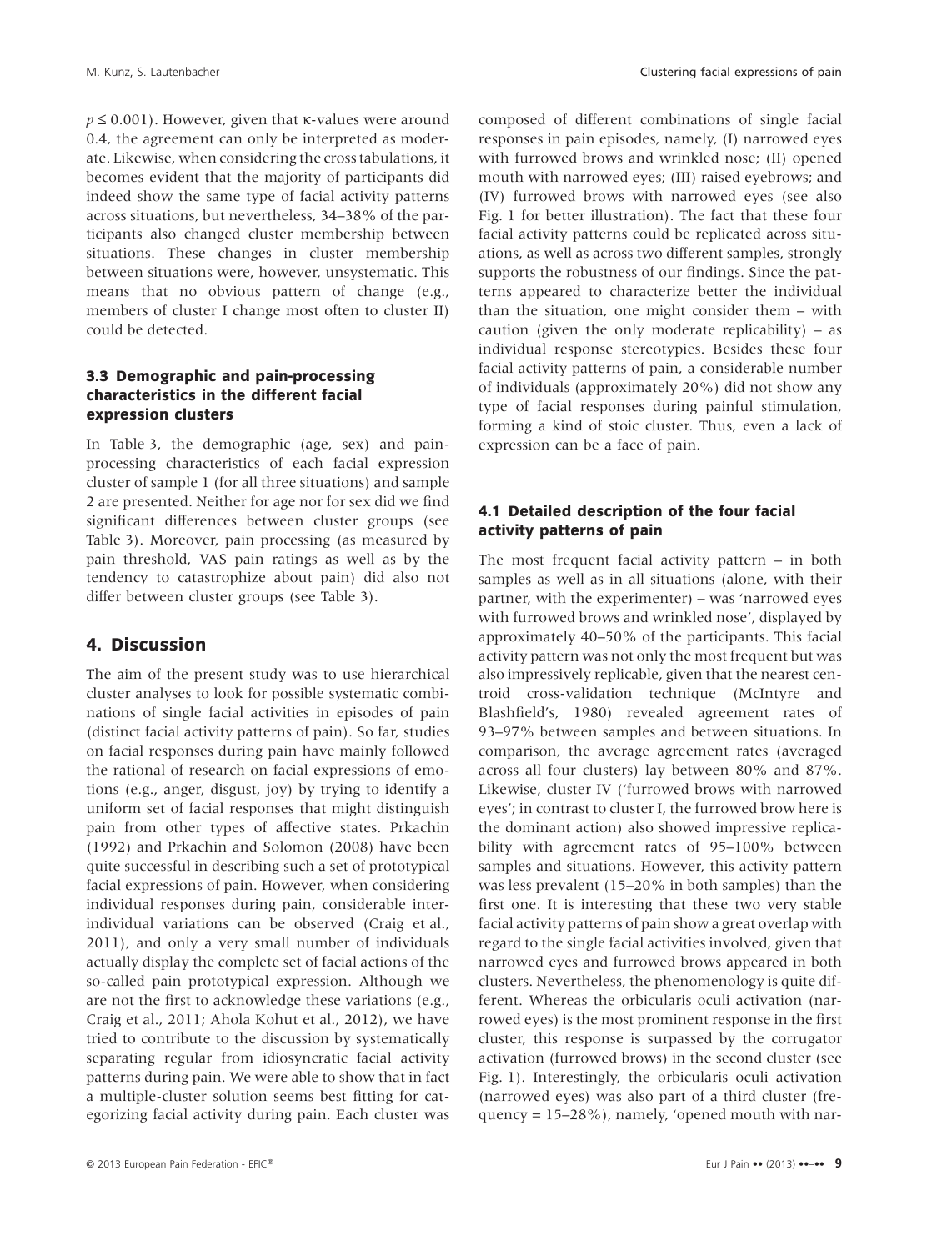rowed eyes'; however, here it was accompanied by a strong movement of the mouth (see Fig. 1).

Finding orbicularis oculi activation to be part of three distinct facial activity patterns is well in line with previous reports that found narrowed eyes to be the most common facial response to pain (Craig et al., 2011). Moreover, we could recently demonstrate that the orbicularis oculi activation is most closely associated with the sensory dimension of pain (Kunz et al., 2012), and thus three out of four facial activity patterns seem to include facial elements encoding the sensory dimension of pain. There was only one facial activity pattern that lacked orbicularis oculi activation, namely, 'raised eyebrows'. This facial behaviour has been most closely linked to the experience of surprise in earlier studies (Ekman and Friesen, 1987). In the context of pain, raised eyebrows might encode the suddenness/novelty component of the pain experience. Those facial responses that seem to be mostly linked to the affective component of pain, namely, 'furrowed brows' and 'wrinkled nose' (Kunz et al., 2012) occurred in two of the four facial expression patterns (cluster I and cluster IV). Accordingly, the four distinct activity patterns might be considered behavioural synonyms for pain, which encode slightly different aspects of pain.

The behavioural synonyms might be comparable with synonyms in verbal languages, which convey the same but mainly not identical messages, allowing for subtle differences in meaning. When looking at the photos in Fig. 1, some of the activity clusters indeed seem to convey slightly different meanings such as pain blended with surprise in cluster III and pain blended with disgust in cluster I. In future studies, specific self-report measures assessing these other affective states should be included to test whether they might help to explain cluster membership. These potential slight differences in meaning of the facial activity patterns might lead to different interactions and transactions (Hadjistavropoulos et al., 2011) between sender (patient) and receiver (caring person) in pain management.

# **4.2 A uniform set of facial responses versus different facial activity patterns of pain**

When comparing these four different facial activity patterns with the so-called prototypical facial expression of pain (Prkachin, 1992; Craig et al., 2011) it becomes apparent that most of the single facial actions within this – as 'pain prototypically' postulated – set of facial responses can also be found in three out of the four cluster solutions. Accordingly, there is a considerable amount of agreement between our findings and

previous reports. However, there is at least one divergent conclusion. With the present findings, we can clearly demonstrate that these single facial actions that often occur in the context of pain do not form a uniform set of facial expression with some unsystematic variants but combine to regular and distinct facial activity patterns of pain. These combinations do never include all single facial actions at once.

The necessity to consider more than one facial activity pattern might explain the weak effects of decoder trainings, making use of the prototypical set of facial activities (Solomon et al., 1997). The improvement in decoding performance after such trainings was only small to moderate. Training observers to recognize the four different facial activity patterns of pain (instead of one set of prototypical single actions) might lead to better results.

Interestingly, however, we did not find any demographic or pain-related psychological variable explaining which individual shows which type of facial activity pattern. Neither sex, age, pain sensitivity (pain threshold, pain ratings) nor pain catastrophizings could explain cluster membership. Whereas pain sensitivity (e.g., Kunz et al., 2004) and pain catastrophizing (Sullivan et al., 2006; Vervoort et al., 2011) have been found to explain differences in the vigour and amount of facial expressions of pain, $1$  we have not yet detected the critical characteristics explaining which individual shows which type of facial activity pattern.

# **5. Limitations**

Although the observed facial activity patterns stably occurred across situations as well as across different samples, our findings are nevertheless limited to experimentally induced pain. It is possible that facial activity, for example, during clinical pain might be clustered into different facial activity patterns than the ones we found, which has to be examined in future studies. In addition, by nature of cluster analyses all activity patterns were grouped, which does not exclude the existences of idiosyncratic and atypical responses. However, they were not too prevalent because the goodness of fit of the four-cluster solution would have been lower. Furthermore, we – as most of previous studies – did not consider the temporal sequence of facial actions in an activity pattern, which might form a further source of information in the encoding and decoding processes. Such types of analyses are even

1 In the present study, however, catastrophizing could not explain differences in vigour and amount of facial expressions of pain (neither in sample 1 nor in sample 2).